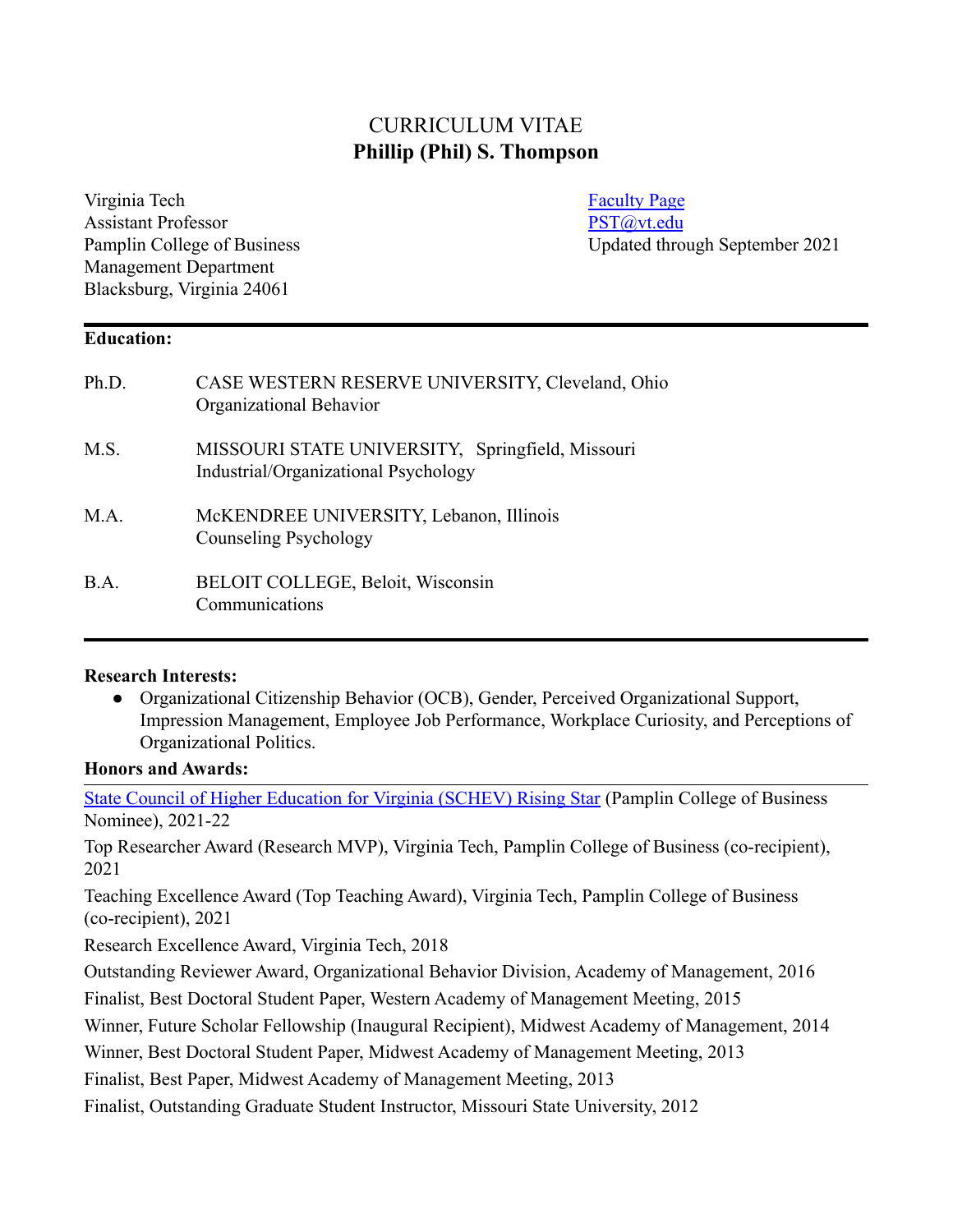### **Publications:**

Lyddy, C.J., Good, D.J., Bolino, M.C., **Thompson, P.S.,** & Stephens, J. (2021). The Costs of Mindfulness at Work: The Moderating Role of Mindfulness in Surface Acting, Self-Control Depletion, and Performance Outcomes. *Journal of Applied Psychology*. <https://doi.org/10.1037/apl0000863>

Lyddy, C.J., Good, D.J., Bolino, M.C., **Thompson, P.S.,** & Stephens, J. (2021). Where mindfulness falls short. *Harvard Business Review*. <https://hbr.org/2021/03/where-mindfulness-falls-short>

**Thompson, P.S.**, Bergeron, D.M., & [Bolino, M.C.](http://www.ou.edu/price/management_ib/faculty/Mark_Bolino.html) (2020). No obligation? How gender influences the relationship between perceived organizational support and organizational citizenship behavior. *Journal of Applied Psychology*, 105(11), 1338-1350. <https://doi.org/10.1037/apl0000481>.

Bergeron, D.M. &, **Thompson, P.S.** (2020). Speaking Up at Work: The Role of Perceived Organizational Support in Explaining the Relationship Between Perceptions of Organizational Politics and Voice Behavior. *Journal of Applied Behavioral Science*, <https://doi.org/10.1177/0021886319900332>

**Thompson, P.S.** & [Bolino, M.C.](http://www.ou.edu/price/management_ib/faculty/Mark_Bolino.html) (2018). Negative beliefs about accepting coworker help: Implications for employee attitudes, job performance, and reputation. *Journal of Applied Psychology*, 103(8), 842-866. <http://dx.doi.org/10.1037/apl0000300>

Bolino, M.C. **& Thompson, P.S.** (2018). Why we don't let coworkers help us, even when we need it. Harvard Business Review,

<https://hbr.org/2018/03/why-we-dont-let-coworkers-help-us-even-when-we-need-it> .

[Bergeron, D.M.,](https://weatherhead.case.edu/faculty/diane-bergeron) van Esch, C., & **Thompson, P.S.** (2018). Citizenship behavior and objective career outcomes. In N. Podsakoff, D. Organ, & P. Podsakoff (Eds.) Oxford Handbook of Organizational Citizenship Behavior. Oxford: Oxford University Press.

[https://www.oxfordhandbooks.com/view/10.1093/oxfordhb/9780190219000.001.0001/oxfordhb-978019](https://www.oxfordhandbooks.com/view/10.1093/oxfordhb/9780190219000.001.0001/oxfordhb-9780190219000-e-9) [0219000-e-9](https://www.oxfordhandbooks.com/view/10.1093/oxfordhb/9780190219000.001.0001/oxfordhb-9780190219000-e-9)

# **Research Under Advanced Review:**

Topic: Managerial Listening and Employee Voice. *Academy of Management Journal*. Stage: 1st Revision Submitted.

Topic: Perceived Organizational support and Age. *Personnel Psychology*. Stage: 2nd Revision Submitted.

Topic: Impression Management and Gender. *Journal of Applied Psychology*. Stage: 1<sup>st</sup> Revision Requested.

**Research Under Initial Review** (\* denotes coauthor(s) were students at time of submission):

Klotz, A. & **Thompson, P.S.** Topic: Supplication and Gender. *Academy of Management Journal*. Rochford, K. & **Thompson, P.S.** Topic: Employee Loneliness and Citizenship Behavior. *Journal of Applied Psychology*.

**Thompson, P.S.,** Norris, K.\*, Zhang, H.\*, & Kuo, S-T\*. Topic: Darkside of workplace curiosity. *Organizational Behavior and Human Decision Processes*.

**Thompson, P.S.,** Baskerville-Watkins, M., & Becker, W. Topic: Perceptions of Organizational Politics and Gender. *Journal of Management*.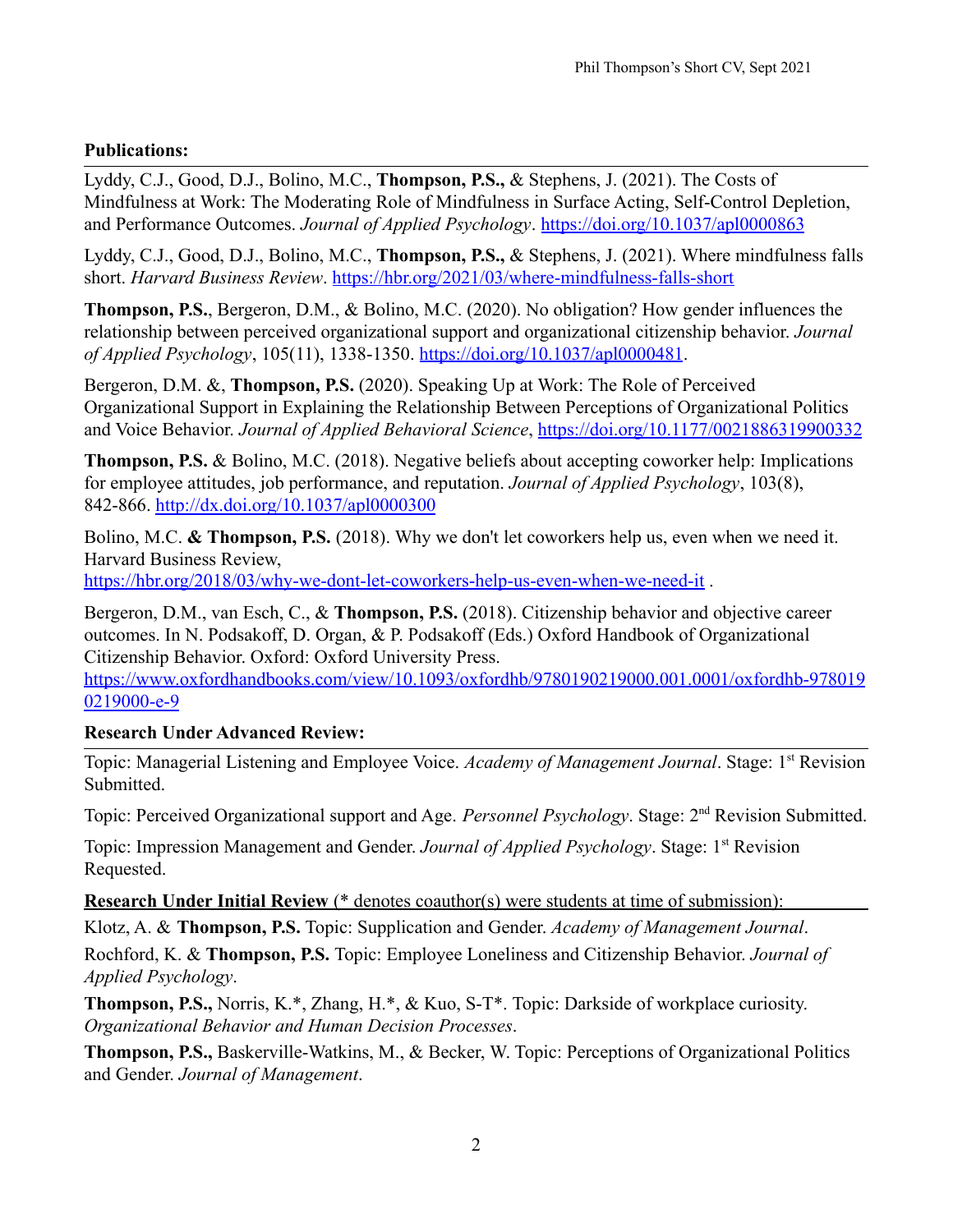**Thompson, P.S**. Topic: Impression Management, Gender and Organizational Citizenship Behavior. *Journal of Applied Psychology*.

**Thompson, P.S.**, & Bolino, M.C. Topic: Workplace curiosity and job performance*. Organizational Behavior and Human Decision Processes*.

**Thompson, P.S.,** & Klotz, A. Topic: Workplace curiosity and employee gender. *Organizational Behavior and Human Decision Processes*.

**Thompson, P.S**. Topic: Gender and Organizational Citizenship Behavior. *Journal of Applied Psychology*. Stage: Initial Submission on 8/10/21).

Keleman, T., Matthews, S.H., Matthews, M.J.\*, Bolino, M.C., **& Thompson, P.S**. Topic: Impression Management and Organizational Citizenship Behavior. *Journal of Management*.

Lyddy, C.\*\*, Good, D.\*\*, **& Thompson, P.S**.\*\*, Becker, W. Topic: Mindfulness and job performance during Covid-19. *Journal of Management*.

### \*\***First three authors contributed equally.**

**Thompson, P.S**: Topic: Perceptions of organizational support. *Organization Science*.

#### **Research in Progress**

Klotz, A., **& Thompson, P.S.** Topic: Impression Management and Employee Gender*.* **Target Journal***: Academy of Management Journal.* Stage: Post-Data collection.

**Thompson, P.S.,** Bolino, M.C., & Brooks, R.\* Topic: Perceptions of Organizational Support and Social Justice. **Target Journal**: *Journal of Applied Psychology*. Stage: Post-Data collection (9 samples).

Kim, J.K., Yoon, S.\*, Klotz, A., & **Thompson, P.S.** Topic: Impression management and humor. **Target Journal***: Academy of Management Journal.* Stage: Post-Data collection (3 organizational samples).

Klotz, A., Grantham, C.\*, & **Thompson, P.S.** Topic: Politics and job performance. **Target Journal***: Academy of Management Journal.* Stage: Post-Data collection (3 organizational samples).

Boncoeur, O.D.\*, Richard, O. Takeuchi, R., & **Thompson, P.S**. Topic: Supervisor targeted aggression. **Target Journal***: Journal of International Business Studies.* Stage: Most recently rejected from *Personnel Psychology* (3 organizational samples).

Bergeron, D., **Thompson, P.S.,** Rochford, K. & Kim, H. Topic: Gender, Psychological Safety, and Performance. Stage: Most recently rejected from the *Journal of Applied Psychology*.

**Thompson, P.S.** & Maldonado, T. The Role of Humility and Gender in the Effectiveness of Self-Promotion in Organizational Settings. **Target Journal:** *Academy of Management Journal* (2 organizational samples).

**Thompson, P.S.** & Bernard-Simpson, S. Perceptions of Supervisor Support and Gender. **Target Journal:** *Tourism Management*. Stage: Post-Data collection (4 organizational samples).

**Thompson, P.S.** & Antione, G. Perceived Employee Shame and Gender. **Target Journal:** *Academy of Management Journal*. Stage: Data collection.

**Conference Paper/Poster Presentations** (\* denotes coauthor(s) were students at time of submission)

**Thompson, P.S.** (2020, October) Midwest Academy of Management (Panelist)

**Thompson, P.S.** (2020, March) Paper accepted - Western Academy of Management (Cancelled)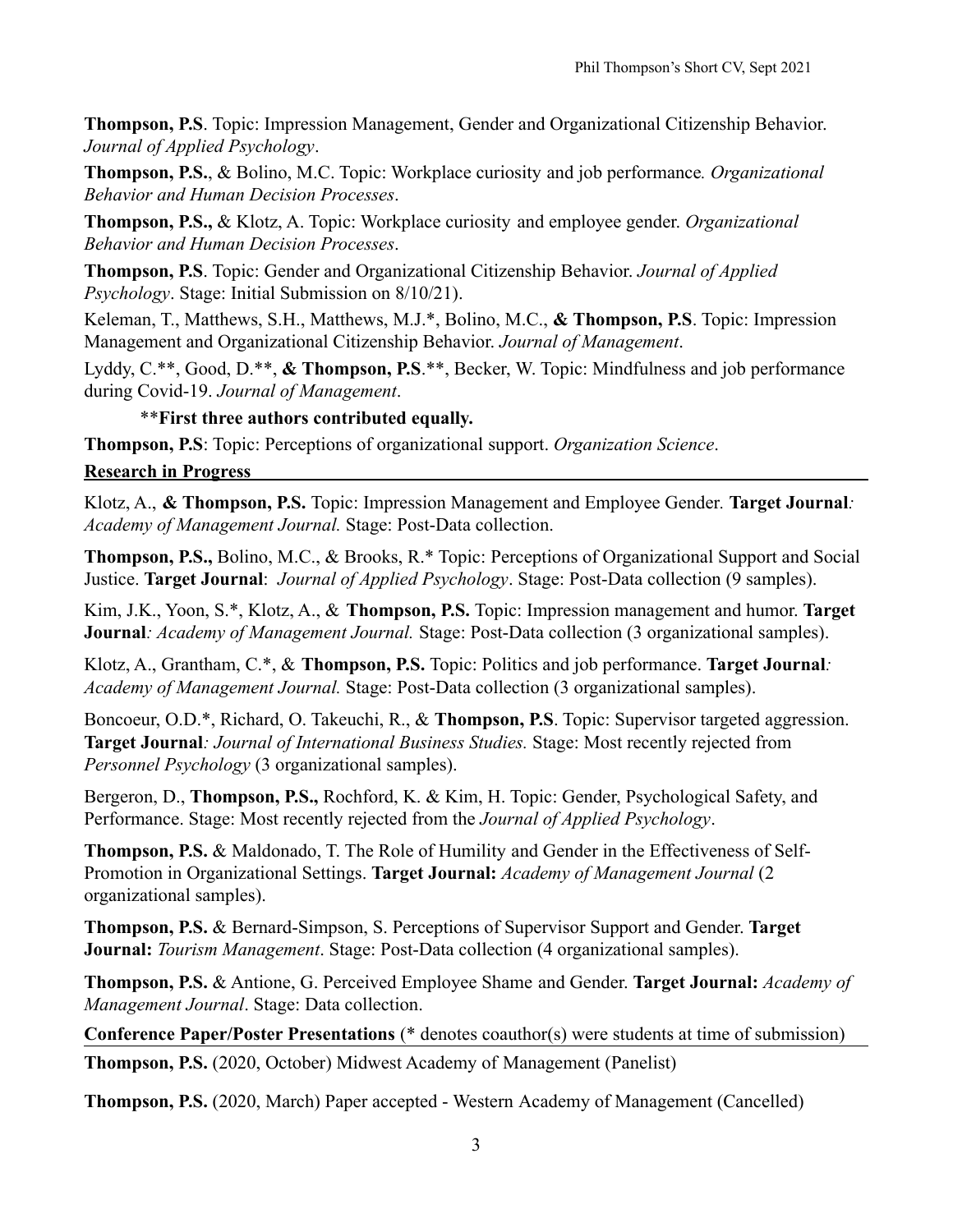Boncoeur, O.D.\*, Richard, O. Takeuchi, R., **& Thompson, P.S.** (2020, April). *Kicking the Boss*: *Upward Displaced Aggression.* Paper accepted for presentation at the annual meeting of the Society of Industrial and Organizational Psychology.

**Thompson, P.S**. (2018, August). *The Relationship between Beliefs about Accepting Coworker Help and Long Term Career Outcomes*. Paper accepted for presentation at the annual meeting of the Western Academy of Management.

**Thompson, P.S.** & Maldonado, T. (2018, August). *The Role of Humility and Gender in the Effectiveness of Self- Promotion in Organizational Settings*. Paper accepted for presentation at the annual meeting of the Academy of Management, Chicago, Illinois.

**Thompson, P.S**. (2018, August). *The Relationship between Beliefs about Accepting Coworker Help and Long Term Career Outcomes*. In K. Schabram's (Chair) Symposia at the annual meeting of the Academy of Management, Chicago, Illinois. **Included in AoM Best Paper Proceedings.**

**Thompson, P.S**., Lemoine, G.J., Bolino, M.C., & Varley, A.\* (2018, August). *The Influence of Humor Styles on Impression Management and Supervisor Evaluations of Employees*. In N. Chawla, J. Evans, & A. Gabriel's (Chairs) Symposia at the annual meeting of the Academy of Management, Chicago, Illinois. **Included in AoM Best Paper Proceedings.**

**Thompson, P.S**., Maldonado, T., Parker, K.\*, Norris, K.\*, & Brooks, R.\* (2018, April). Be humble: A moderated-mediated model of impression management and gender on performance. Paper and poster accepted for presentation at the annual meeting of the Society of Industrial and Organizational Psychology, Chicago, IL.

Brooks, R.\*, Norris, K.\*, & Parker, K.\*, & **Thompson, P.S.** (2018, April). Supporting role innovation: Mediators of the role innovation-performance relationship. Paper and poster accepted for presentation at the annual meeting of the Society of Industrial and Organizational Psychology, Chicago, IL.

**Thompson, P.S.** & [Baskerville, M. B.](http://www.damore-mckim.northeastern.edu/faculty/b/baskerville-watkins-marla/) (2017, August). *Why and When Organizational Politics Are Related to Performance: Role Ambiguity and Gender*. Paper accepted for presentation at the annual meeting of the Academy of Management, Atlanta, Georgia.

**Thompson, P.S.** & [Bolino, M.C.](http://www.damore-mckim.northeastern.edu/faculty/b/baskerville-watkins-marla/) (2017, August). *Beliefs about Accepting Coworker Help and Employee Attitudes, Job Performance, and Reputation.* Paper accepted for presentation at the annual meeting of the Academy of Management, Atlanta, Georgia.

**Thompson, P.S.** & [Bergeron, D.M.](http://www.damore-mckim.northeastern.edu/faculty/b/baskerville-watkins-marla/) (2017, August). *The Norm of Reciprocity – Men Need It, Women Don't: Gender Differences in the Norm of Reciprocity*. Paper accepted for presentation at the annual meeting of the Academy of Management, Atlanta, Georgia.

**Thompson, P.S.**, [Lemoine, G.J.,](https://mgt.buffalo.edu/faculty/academic-departments/organization-human-resources/faculty/g-james-lemoine.html) & Varley, A. (October, 2016). *Make 'em laugh: A moderated mediation model of humor, impression management, and psychological safety predicting task performance and organizational citizenship behavior.* Presented at the annual meeting of the Southern Management Association, Charlotte, North Carolina.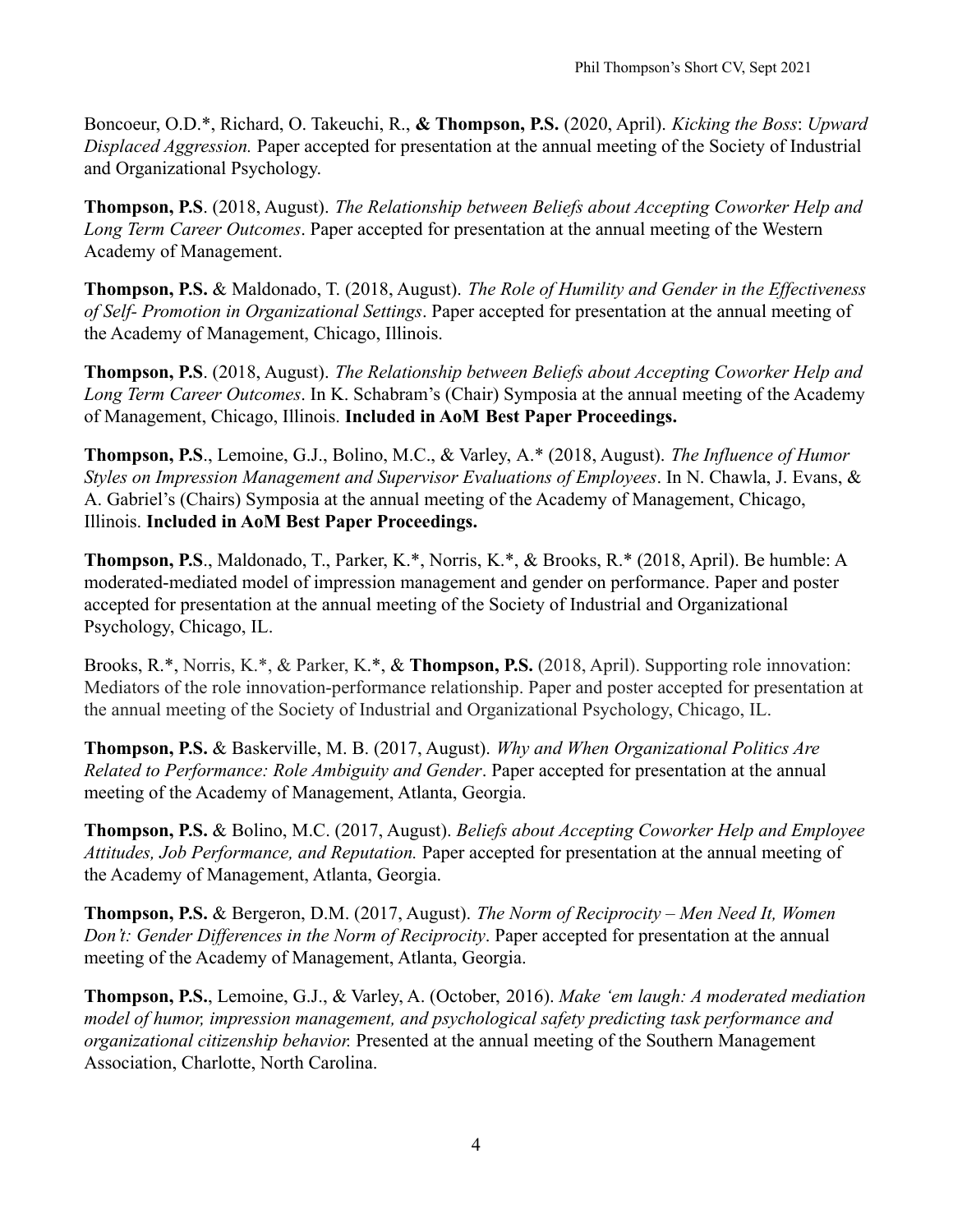Bergeron, D.M, **Thompson, P.S.** & Kim, H-K. (October, 2016). *The social setting and employee job performance: The combined effects of justice, perceived organizational support and politics.* Presented at the annual meeting of the Southern Management Association, Charlotte, North Carolina.

**Thompson, P.S.** & [Baskerville, M. B.](http://www.damore-mckim.northeastern.edu/faculty/b/baskerville-watkins-marla/) (2016, August). *Responses to politics: The role of psychological safety in perceptions of organizational politics.* Paper presented at the annual meeting of the Academy of Management, Anaheim, California.

**Thompson, P.S.**, & Varley, A. (2016, April). *Empirically investigating the positive humor and organizational citizenship behavior relationship.* Paper accepted and poster presented at the annual meeting of the Society of Industrial and Organizational Psychology, Anaheim, California.

Varley, A, & **Thompson, P.S**. (2016, April). *Negative humor and organizational citizenship behavior.* Paper accepted and poster presented at the annual meeting of the Society of Industrial and Organizational Psychology, Anaheim, California.

**Thompson, P.S.,** & Kim, H. (2016, March). *Perceptions of organizational support and justice: The mediating influence of organizational politics.* Paper accepted for the annual meeting of the Western Academy of Management, Portland, Oregon.

**Thompson, P.S**., (2015, August). *Development of the organizational citizenship behavior acceptance scale.* Paper presented at the annual meeting of the Academy of Management, Vancouver, Canada.

**Thompson, P.S**., (2015, August). *Relational climate's mediating role with three individual level variables.* Paper presented at the annual meeting of the Academy of Management, Vancouver, Canada.

**Thompson, P.S.,** Kim, H., & Oliver, A (Presenter). (2015, August). *Organizational politics as a mediator for perceived organizational support & organizational justice.* Paper accepted and poster presented at the annual meeting of the American Psychological Association, Toronto, Canada.

**Thompson, P.S**. (2015, April). *Social exchange and identity orientation's influence on OCB acceptance.* Paper accepted and poster presented at the annual meeting of the Society of Industrial and Organizational Psychology, Philadelphia, Pennsylvania.

**Thompson, P.S**. & Thomas, N.K. (2015, April). *Mediators of organizational citizenship behavior (OCB) and help acceptance.* Paper accepted and poster presented at the annual meeting of the Society of Industrial and Organizational Psychology, Philadelphia, Pennsylvania.

**Thompson, P.S.** (2015, March). *Organizational culture's influence on organizational citizenship behavior acceptance.* Paper presented at the annual meeting of the Western Academy of Management, Kauai, Hawaii. **Finalist for Best Doctoral Student Paper.**

Rochford, K.C., **Thompson, P.S**., (Presenter) Pavez, I., van Esch, C. & Bao, L. (2014, October). *Towards a practice theory of sustainability: Carrying out the practice of flourishing.* Paper presented at the annual meeting of the Midwest Academy of Management, Minneapolis, Minnesota.

**Thompson, P.S**. (Organizer & Panelist), [Bellamy, M.](http://questromapps.bu.edu/mgmt_new/Profiles/BellamyMarcus.html) (Panelist), [Lemoine, G.J.](https://mgt.buffalo.edu/faculty/academic-departments/organization-human-resources/faculty/g-james-lemoine.html) (Panelist), [Patvardhan,](http://lerner.udel.edu/faculty-staff/shubha-patvardhan) [S.](http://lerner.udel.edu/faculty-staff/shubha-patvardhan) (Panelist), [Tasselli, S.](https://www.erim.eur.nl/people/stefano-tasselli/) (Panelist) (2014, August). *Habits, routines, and practices of best student paper*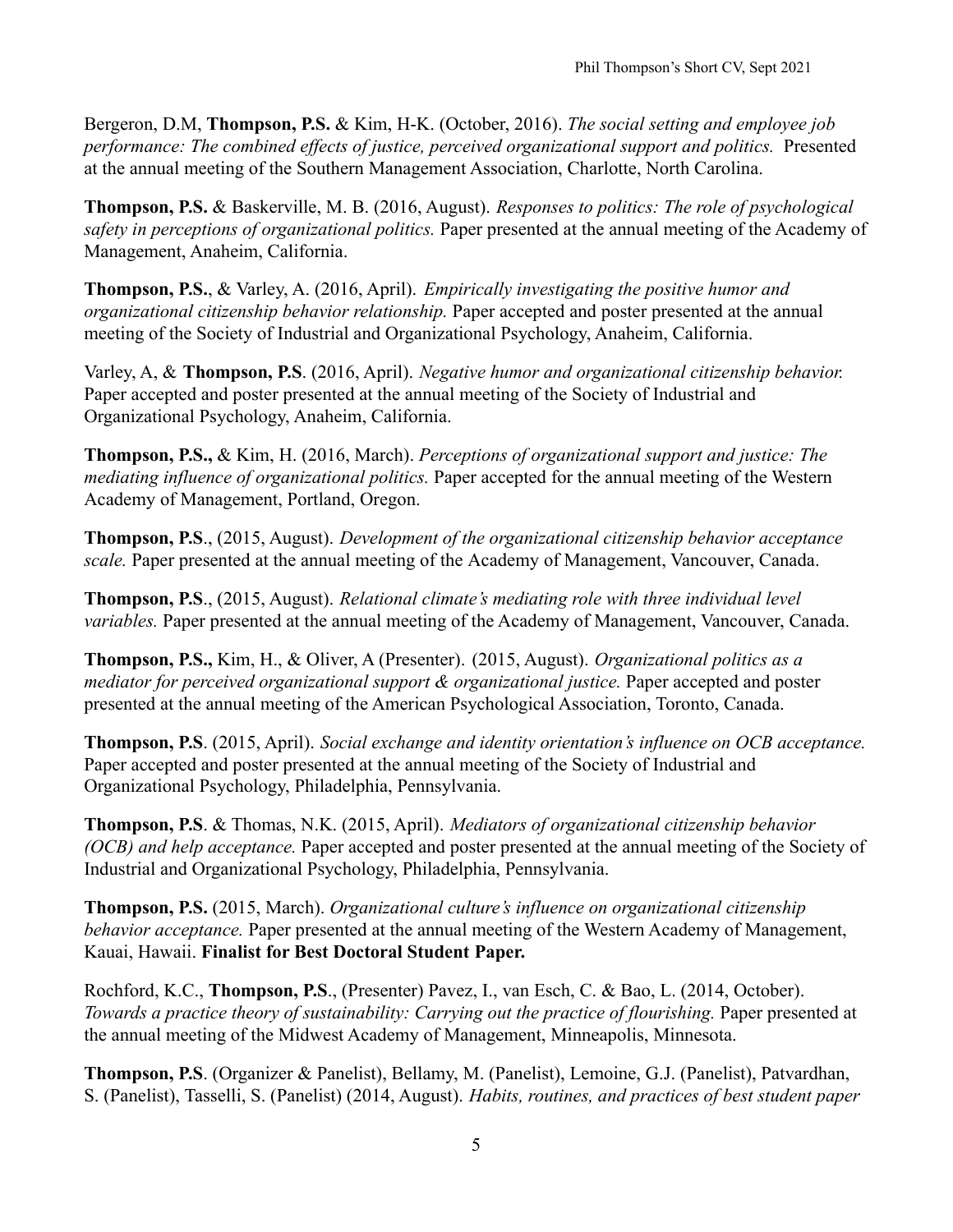*winners*. In P.S. Thompson's (Chair) Symposia at the annual meeting of the Academy of Management, Philadelphia, Pennsylvania. **Included in AoM Best Paper Proceedings.**

**Thompson, P.S.** (2013, October). *Thanks, but no thanks: The Process of accepting or declining OCB offers.* Paper presented at the annual meeting of the Midwest Academy of Management, Milwaukee, Wisconsin. **Best Doctoral Student Paper Winner**.

Fischer, D.L., **Thompson, P.S**., & Turner, B. (2012, April). *Predicting integrity behavior with the implicit association test*. Paper accepted and poster presented at the annual meeting of the Society of Industrial and Organizational Psychologists, San Diego, California.

# **Organized Conference Professional Development Workshops (PDW)**

**Thompson, P.S**. (Organizer & Coordinator), [Bermiss,](https://www.mccombs.utexas.edu/Directory/Profiles/Bermiss-Y) Y.S. (Organizer/Moderator), [Kennedy, J.](http://www.owen.vanderbilt.edu/faculty-and-research/faculty-directory/faculty-profile.cfm?id=286) (Facilitator), [Murphy, C.](http://business.oregonstate.edu/users/chad-murphy) (Facilitator), [Schnackenberg,](http://daniels.du.edu/directory/andrew-schnackenberg/) A. (Facilitator), [Valentine, M.,](https://profiles.stanford.edu/melissa-valentine) and Johnson, T.D. (Facilitator) (**2017, 2016, 2015, August**). *Exemplar dissertation proposals: Tips from INFORMS dissertation proposal contest winners & finalist.* Professional development workshop accepted for the annual meeting of the Academy of Management (**Multiple Years**), Atlanta, Georgia (2017); Anaheim, California (2016); Vancouver, Canada (2015).

# **Invited Talks (5 most recent)**

- Case Western Reserve University
- University of Utah
- Washington University in St. Louis
- Virginia Tech
- University of North Carolina-Chapel Hill

# **Teaching Experience (Instructor of record unless otherwise noted)**

Management Department, Pamplin College of Business, Virginia Tech, Blacksburg, VA

MGMT 3304 – Management Theory & Leadership Practice, Spring 2018 (2 sections totaling 240 students; 5.3/6.0)

MGMT 3304 – Management Theory & Leadership Practice, Fall 2018 (3 sections totaling 384 students; 5.5/6.0)

MGMT 3404 – Principles of Management, Fall 2019 (3 sections totaling 194 students; 5.8/6.0)

MGMT 3404 – Principles of Management, Fall 2020 (3 sections totaling 401 students; 5.6/6.0)

Organizational Behavior Department, Weatherhead School of Management, Case Western Reserve University, Cleveland, OH

ORBH 251 – Macro Organizational Behavior/Leading People in Organizations, Spring 2015 (32 students; 4.3/5.0)

Industrial-Organizational Psychology Department, Missouri State University, Springfield, MO

PSY 101 – Psychology for Personal Growth, Fall 2011 (24 students; 4.6/5.0)

PSY 101 – Psychology for Personal Growth, Fall 2011 (20 students; 4.7/5.0)

PSY 101 – Psychology for Personal Growth, Spring 2012 (37 students; 4.8/5.0)